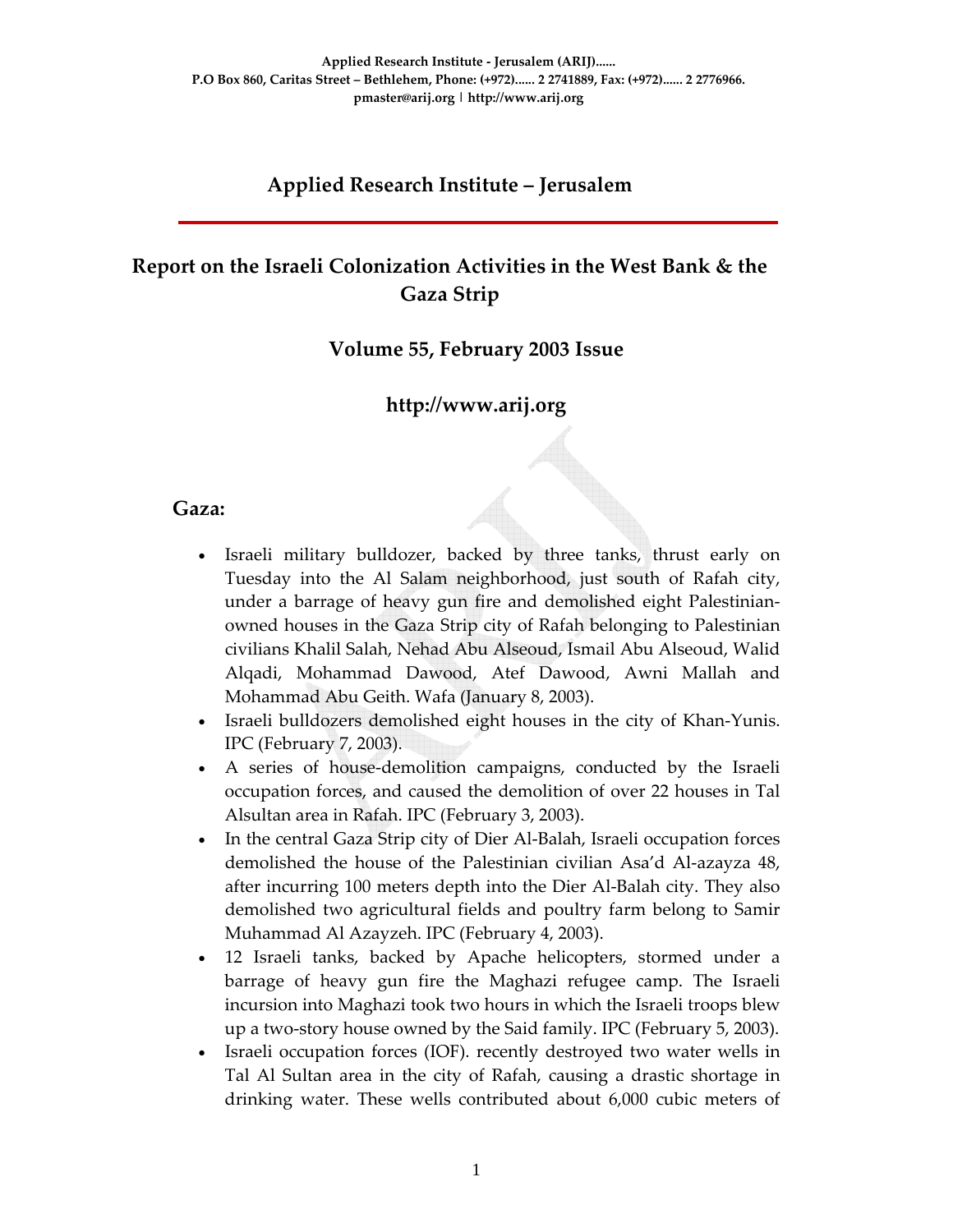drinking water a day from a total of 13,000 cubic meters extracted by the municipality, which cover the needs of 130,000 citizens in Rafah, which means that almost half of the city's requirements of drinking water was diminished. IPC (February 4, 2003).

- The IOF razed two artesian wells in Tal Al Sultan, in Rafah. The wells contribute of 6000 m<sup>3</sup> daily and serve the need of more than 130.000 people in the city. Wafa (February 4, 2003).
- The Israeli forces razed 20 dunums of agricultural 7amamat cultivated with Olive and Palm Trees, which belong to Bashir family form Abu Arif area in Dier Al‐Balah. Wafa (February 7, 2003).
- The IOF advanced hundreds of meters into Al Mahatta area in Deir Al‐ Balah, starting from the illegal Jewish settlement of "Kfar Darom", and bulldozed a two‐floor Palestinian security building, in addition to razing a number of greenhouses owned by Palestinian citizens. The occupation forces destroyed irrigation networks and uprooted some trees and crops when they withdrew from the area. IPC (February 7, 2003).
- Palestinian sources said Israeli tanks and bulldozers invaded the refugee camp of Rafah and destroyed three houses. The houses owned by Palestinian civilians: Jalal Iwaida, Husain Moghair and Hamdi Nofal. IPC (February 9, 2003).
- The house of Palestinian journalist, Abdallah Abu Daqqa was burned when Israeli tanks invaded the eastern side of the city and randomly opened several missiles on Palestinian houses. IPC (February 9, 2003).
- The Israeli Bulldozers demolished the house of Al Agha family in Yabna camp near the Egyptian‐Palestinian borders. Wafa (February 11, 2003).
- Two houses were demolished in Al Barahmeh neighborhood, in Rafah and belong to Muhammad and Barhoum 'Ata. Wafa (February 12, 2003).
- The IO bulldozers destroyed 12 houses in Al Qassas area specifically in Block J in Rafah. Wafa (February 14, 2003).
- The Israeli Bulldozers staged into Beit Lahia village, to the north of Gaza District and demolished three houses, which belong to Abu 'Ahid Al Da'our, Sa'ed Al Da'our and Said Al Da'our. They also razed plastic houses belong to Abu Omar Hamada. Quds (February 16, 2003).
- Israeli occupation forces incur into and raze vast areas of Palestinian‐ owned lands in the northern Gaza Strip city of Beit Lahiya. IPC (February 16, 2003).
- Israeli occupation forces shelled early on dawn Palestinian‐owned houses in the Satr Algharby neighborhood, west of Khan Yunis city, to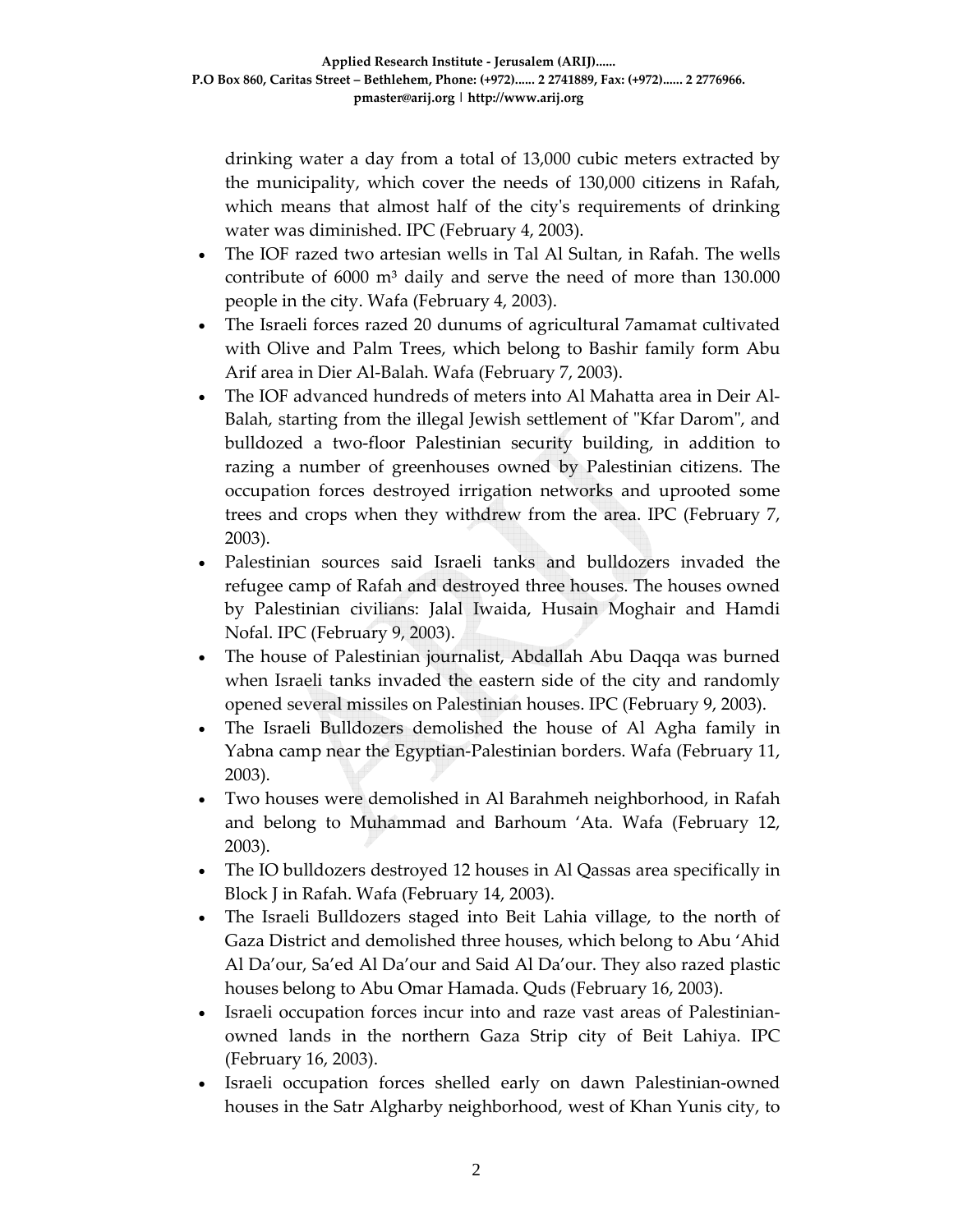the south of Gaza Strip, IPC correspondent said. IPC (February 16, 2003).

- The invading Israeli troops blew up a five-storey house owned by Palestinian civilian Naji Alghandour in Jabalya Camp to the north of Gaza after placing explosive devices in the targeted house, blockading it and forcing its inhabitants out, The house was exploded and destroyed completely causing also a complete destruction to the house and inflicting grave damages to the nearby houses. IPC (February 17, 2003).
- The IOF bombed and destroyed two houses in Masbah area to the south of Moraj settlement established on lands of Rafah. The houses belong to Muhammad Khalil and Abdel Latif Khader. Wafa (February 18, 2003).
- Large contingent of Israeli soldiers stormed the house of Ahamd Abu Samra, a Palestinian resident from Dier Al‐Balah after forcing him and his family under the threat of weapons to evacuate the house. The house was demolished under the pretext of its location close to Kfar Darum settlement. Not forgetting to mention that 15 people of Abu Samra family became homeless and lost their lone source of income as the Israeli bulldozers also razed their 20 dunums of land and cultivated with fruitful trees. Wafa (February 19, 2003).
- The Io bulldozers destroyed the workshop of Al Qatta' family in Jabalya, north of Gaza. Wafa (February 19, 2003).
- A total of 9 houses were demolished, 21 were partially damaged, 11 workshops were destroyed and 12 cars were completely destroyed as the IOF staged into Al Shaga'eyyia neighborhood and Al Tuffah area in Gaza in addition to the destruction of electric poles, Phone lines, and sewage systems. Wafa (February 19, 2003).
- In a report issued by the ministry of Agriculture, 748815 trees were uprooted since the beginning of the Intifada, 54087 dunums of land were confiscated and 8117 were affected as result of destroying their farms and green fields. Quds (February 20, 2003).
- The IO bulldozers demolished a two-storey house of Salim Abu Obiedah in Al Tuffah area, to the west of Khan Yunus. They also demolished the first floor of Ibrahim Abu 'Ouf house and caused damages to four houses in the area. Wafa (February 21, 2003).
- The Israeli forces demolished the house of Salah Abu Al khier in Al Barak Area to the south of Deir Al‐Balah. More than 20 people became homeless as a result of this demolition process. Wafa (February 21, 2003).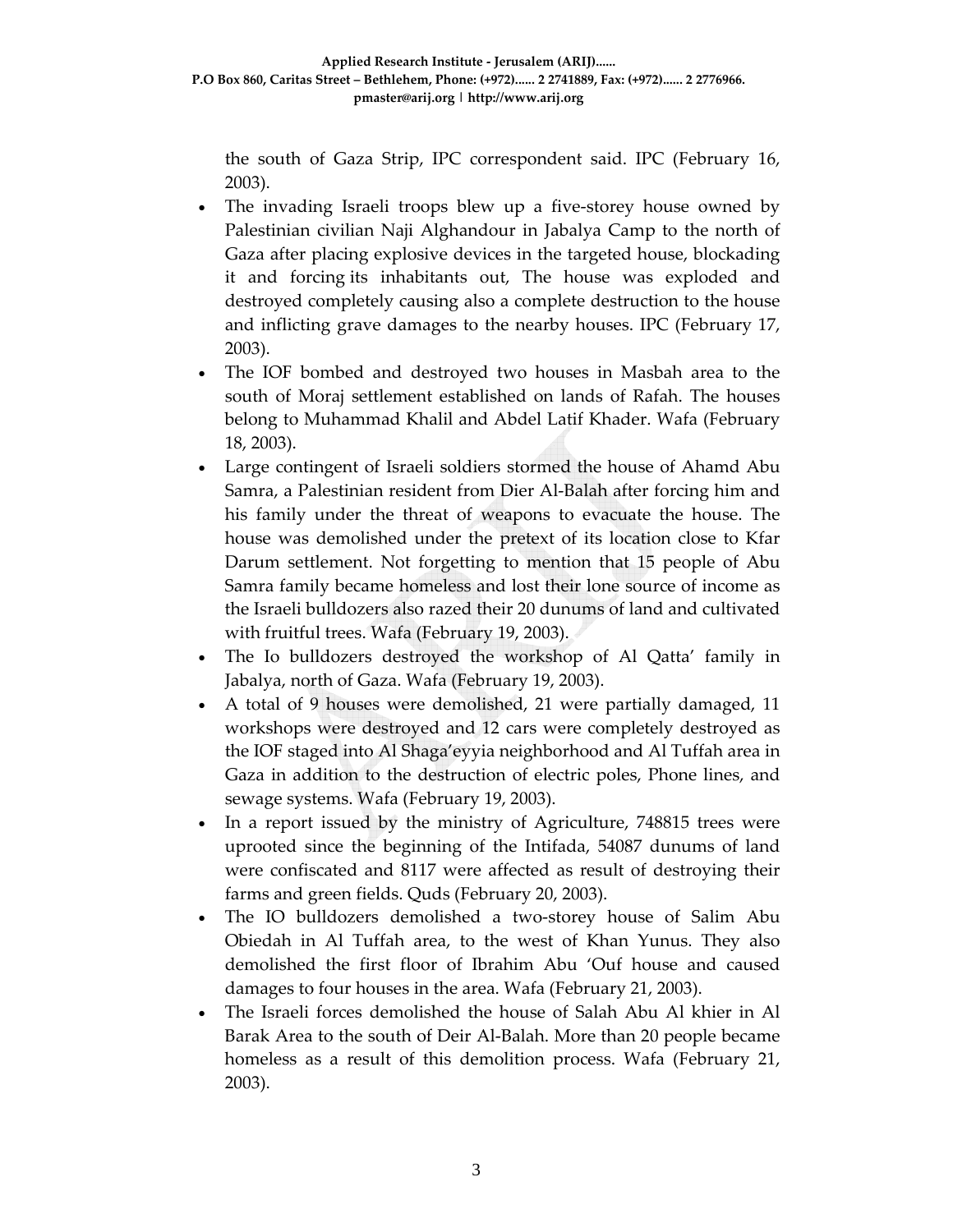- Another house was demolished in Deir Al‐Balah as the Israeli forces staged into the city and demolished the two‐storey house of Ali Sha'th. Wafa (February 21, 2003).
- An Israeli bulldozer backed by personnel vehicles incurred into Block (J). area in Rafah and demolished Salaheldeen mosque completely. They also demolished a civilian home owned by Hassan Masry. IPC (February 23, 2003).
- The Israeli Tanks staged into Uraiba city to the north of Rafah district and demolished the houses of Abdel Shafi and Mahmmoud Abdel 'Al. Wafa (February 23, 2003).
- The Israeli bulldozers razed 20 dunums of land cultivated with Olive and Palm trees in Al Baraka area, to the southwest of Deir Al‐Balah and belong to Abu Falah, Abu Sheha, Abu Sharifa and Al Mallen families
- The IO Bulldozers demolished the house of Martyr Ahmad Kafarneh from Beit Hanun, after planting the house with explosive devices and forcing its residents to evacuate the house. They also razed two houses belong to Shabat and Swede families. Wafa (February 23, 2003).
- In Beit Hanun, the IO Bulldozers razed two houses which belong to Muhammad and and Sa'ad Al Sabe'. Wafa (February 23, 2003).
- Israeli troops blew up three more Palestinian houses owned by the Alzowaidi family in Beith Hanun to the north of Gaza Strip. IPC (February 23, 2003).
- Israeli occupation forces, using military bulldozers had demolished a three‐story Palestinian‐owned house in the Khan Yunis city and belong to Adel and Adnan Abu Obeidah. IPC (February 24, 2003).
- A military Israeli bulldozer destroyed a house and a poultry farm belonging to Palestinian citizen Kamel Al‐ Sha'er near the borderline with the Egyptian side, and they also devastated agricultural lands in the same area. IPC (February 24, 2003).
- Two Israeli bulldozers, backed by three tanks, invaded the "Zorob" neighborhood in Rafah and destroyed three houses and other two houses were destroyed in the Tal Al-Sultan quarter. IPC (February 26, 2003).
- Two Israeli military bulldozers backed by ten tanks incurred "Zorob" neighborhood, West Rafah for 300 Meters amidst intensive shooting and demolished a two‐storey house of the Palestinian civilian Eisa Baraka while invading the. IPC (February 27, 2003).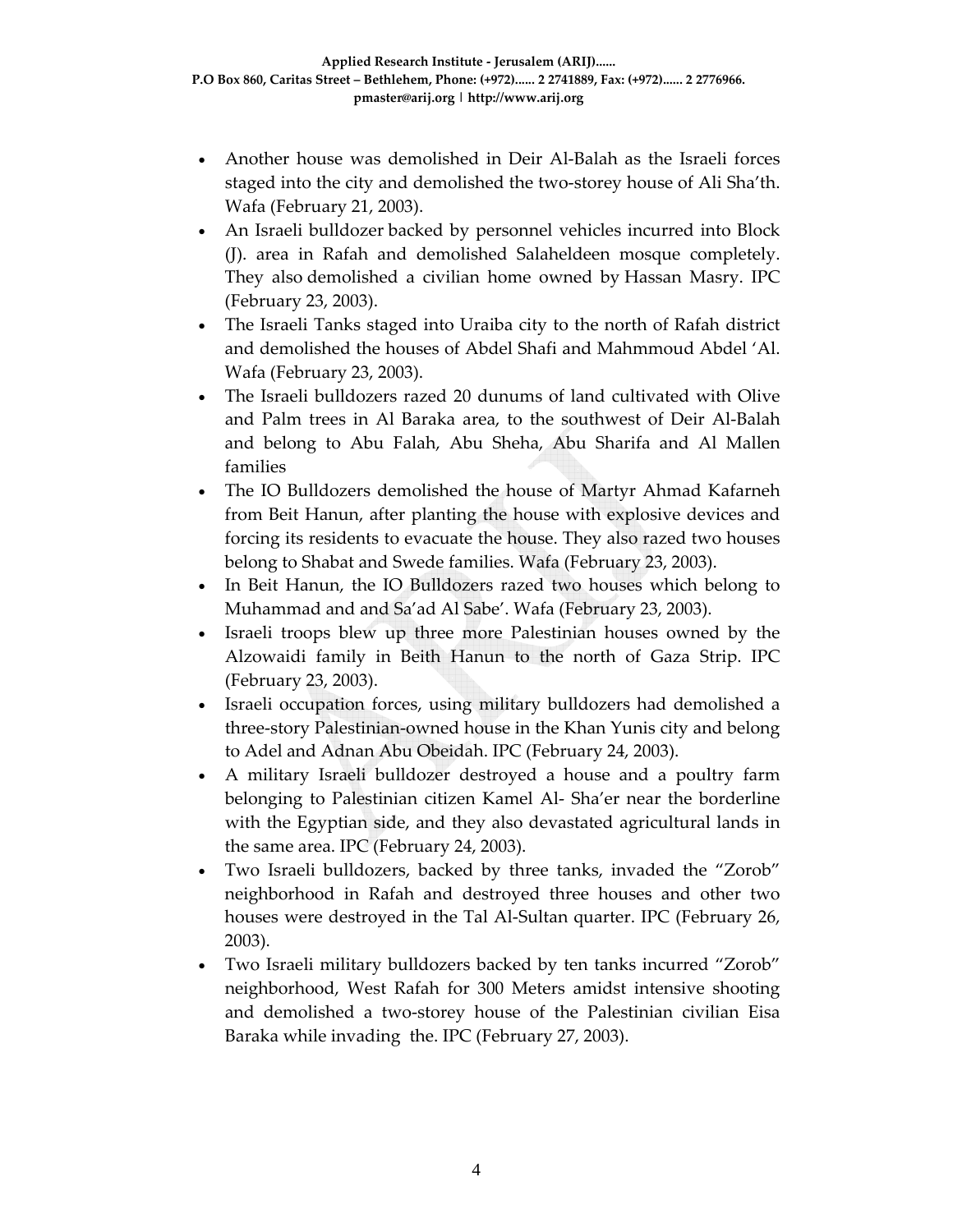## **Nablus:**

- The IOF bulldozers destroyed thousands of dunums of agricultural lands in Yanun village to the south of Nablus district and cultivated with Olive trees in addition to green pastures in the area. Wafa (February 3, 2003).
- Israeli occupation forces blow up two Palestinian-owned houses in the West Bank city of Nablus in Beit Furik village. They placed explosive devices at the house of Toufic Hassan, who heads a family made up of six members. IPC (February 4, 2003).
- The IOF bombed a number of houses in the old city of Nablus District causing a huge destruction in the area. Among the residents, families of Al Houh, Al Hammoz, Hanin and Al Attot were known. Wafa (February 19, 2003).
- The Io Bulldozers demolished the building of Abu Ata Abu Zunnut in the old city of Nablus in addition to a number of commercial shops and stores. They also obtruded the Al Sanabil T.V station and destroyed a number of devices in the building. Wafa (February 20, 2003).
- A number of houses were partially destroyed in the old city of Nablus as the Israeli forces staged into it and caused a state of panic in the city. Among the owners, Nayef Shaqqu, Munir Samaro, Basim Al Kousa, Abu Muhammad Al Aghbar. Wafa (February 20, 2003).
- The IOF bombed three houses in the old city of Nablus district and belongs to Ya'ish, Jarrar, and Talja families and destroyed the front doors of a number of commercial stores in the area. Wafa (February 21, 2003).
- Israeli bulldozers, backed by tanks, invaded the village of Jammaʹin, north of West Bank and destroyed the house of Nayef Hamdan. IPC (February 19, 2003).
- The IOF demolished the two-storey house of Martyr Muhammad Aziz Al Haj in Jamma'in village, to the south of Nablus district. 13 persons inhabit the demolished the house. Quds (February 22, 2003).
- In the West Bank camp of Balata in Nablus, the Israeli occupation forces dynamited a Palestinian house owned by Mohanad Abu Zowr's house and carried out an arrest campaign among the Palestinian civilians. As a result of this demolition process, another two houses were demolished and belong to Isam Al Maghrabi and Hasan Abu Rmiele. IPC & Quds (February 27, 2003).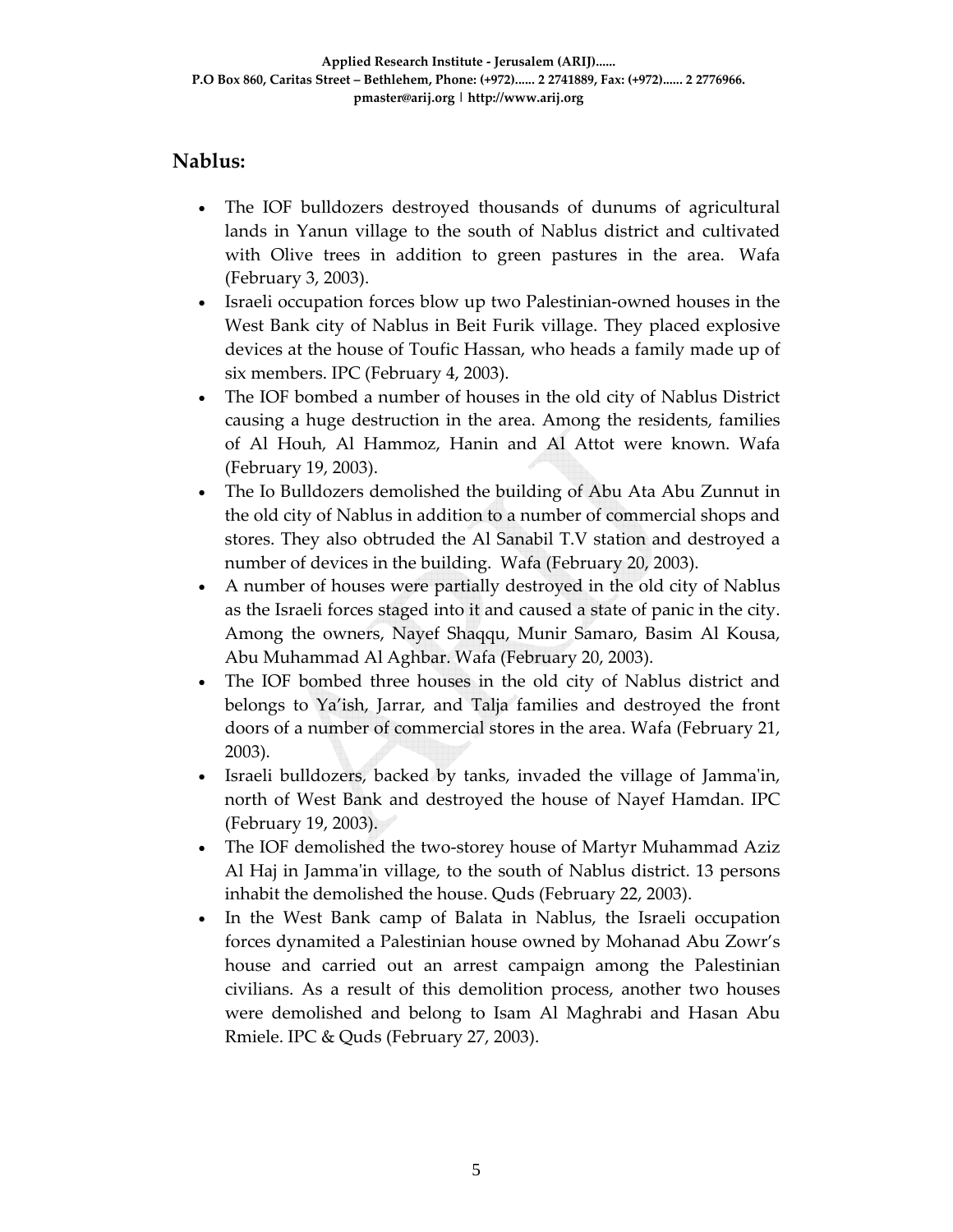# **Qalqilyah:**

- The Israeli occupation bulldozers uprooted more than 822 Olive trees in the area between Kafr Thulth and ʹAzzun, to the north of Qalqilyia district. This process came as the Israeli bulldozers are preparing the land for the 2 kilometers length and 100‐meters width bypass road at favor of the Apartheid Wall. Quds (February 2, 2003).
- The house of Othman Ibraheim Asa'ad Yunis in the town of Sanniriya in the district of Qalqiliya was completely bombed by Israeli occupation forces. The demolition squad used explosives to blow up the house, after forcing the house's occupants and neighboring residents to evacuate their homes. IPC (February 14, 2003).
- The Israeli Government is planning to establish a new settlement called "Canaiel" of 500 meters far from the city of Mgharat Dab'a, which will afterwards convert the city into small cell along with the erection of the Separation Wall and segregate it from the nearby villages. Quds (February 22, 2003).
- The Israeli Bulldozers razed and confiscated hundreds of dunums of lands in Al 'Abra, 40 dunums in Beir Al Shareka, and the DCO in Qalqilyia district at favor of the Separation Wall. The confiscated area includes Green Fields and two artesian wells that belong to resident of Qalqilyia city and An Nabi Elyas area. Wafa (February 23, 2003).
- In a report issued by Quds daily newspaper, citizens of Qalqiliya district and the nearby villages are suffering from Checkpoints and road blocks specially at the eastern entrance of the city where the Israeli soldiers force the citizens to wait for a long period of time under cold and rain before they allow them to pass through the checkpoint. Quds (February 28, 2003).

## **Jenin:**

- The Israeli Bulldozers uprooted 400 Olive trees from lands of 'Anin village, in Jenin district and belongs to Palestinian farmers. Quds (February 2, 2003).
- The Israeli forces declared the valleys area as a security zone and prevented its farmers from reaching their lands after beating them and damaging their agricultural fields causing a state of panic and fear among them. This process came after the Israeli forces declared the confiscation of vast areas of land from that area. Quds (February 2, 2003).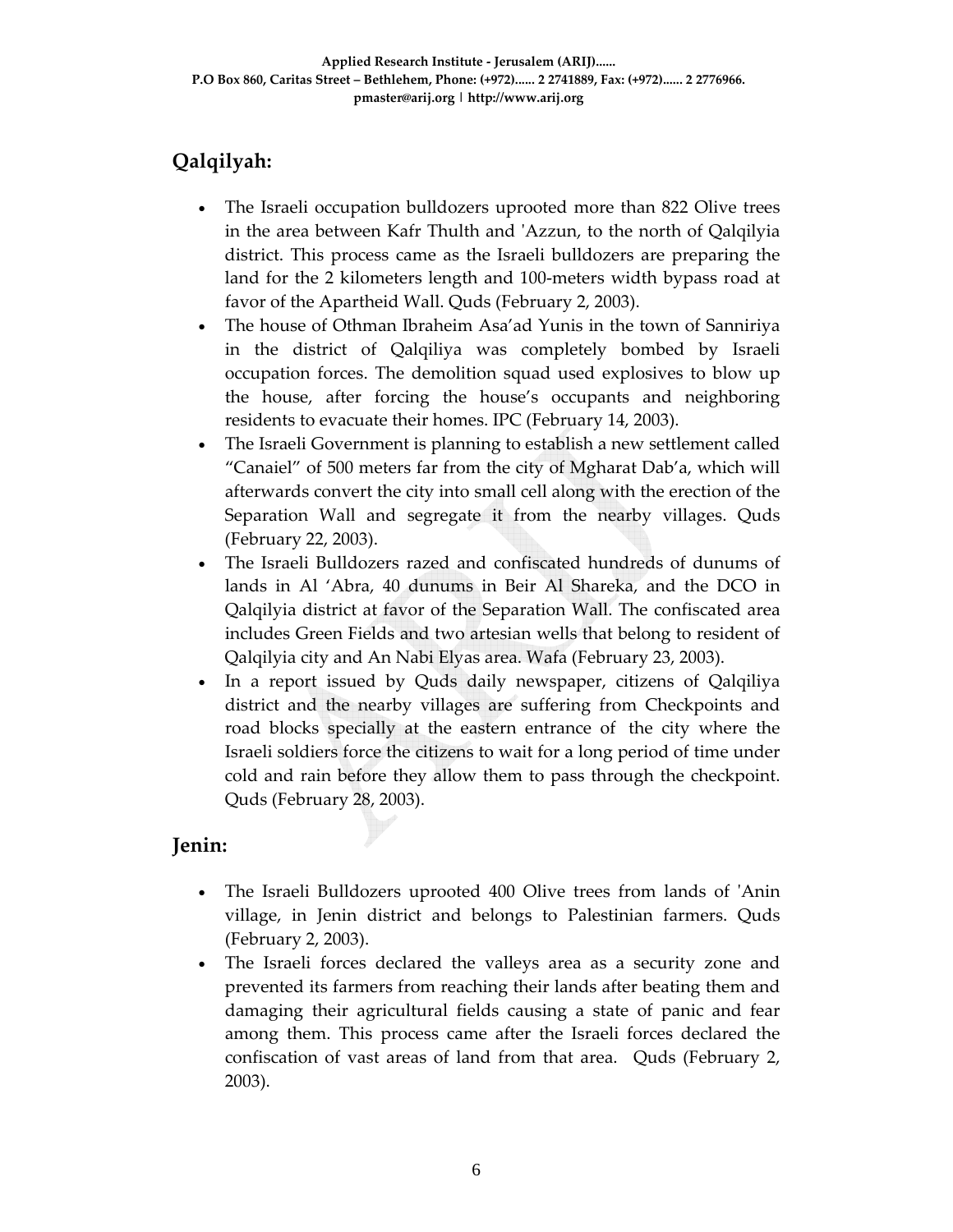- More than 250 dunums of lands of Zububa village in Jenin district were confiscated under security reasons. These vast areas of confiscated lands belong to tens of families who live in the village and are cultivated with Almond and Olive trees. Quds (February 3, 2003).
- The Israeli forces closed the main road that links Tubas city with Tammon and Al Far'a camp, to the south of Tubas by erecting two military checkpoints at Entrances leading to the previous mentioned cities. Citizens are suffering from the long waiting and humiliations at the checkpoints. Quds (February 8, 2003).
- The IO Bulldozers demolished the House entrance of Hasan Jamal Jaradat and broke an electric pole in Zububa village, to the west of Jenin district. Wafa (February 10, 2003).
- The Israeli forces declared the confiscation of 451 dunums of Land from Zububa, Rummana, Al Jalama, Ti'innik, Birqin, and Al Yamun villages which lie to the north and the northwestern side of Jenin district, in addition to Mqebila Village inside the Green Line:
	- 57 dunum of 787 meters length and 80 meters width.
	- 494 dunum of 10,713 meters length and 250 meters width. Quds (February 22, 2003).
- The Israeli forces uprooted a number of Olive trees as they started razing agricultural lands in 'Aba Al Sharqiyya village in Jenin District. An Approximate of 500 meters of agricultural land were cultivated and of 15 meters width in order to erect a new bypass road that will link Ghanim settlement and the bypass road located to the east of Jenin district. Wafa (February 20, 2003).
- The Israeli troops destroyed for the second time since the beginning of Al Aqsa Intifada the Telephone network and a number of electric poles as they staged into Zububa village in Jenin. Wafa (February 22, 2003).
- In Jenin district, The IO bulldozers demolished the house of Abdel Naser Sadeq Ghbarieh under the pretext of its locations inside the so called "security zone". Wafa (February 24, 2003).
- Settlers of Maale Galbou' opened their sewage networks at agricultural Lands of Jalboun village, to the east of Jenin district. Villagers of Jalbun said that Settlers are getting rid of their dirt by leaking them out to their lands causing a state of pollution in the area and a main reason for disease diffusion. Quds (February 28, 2003).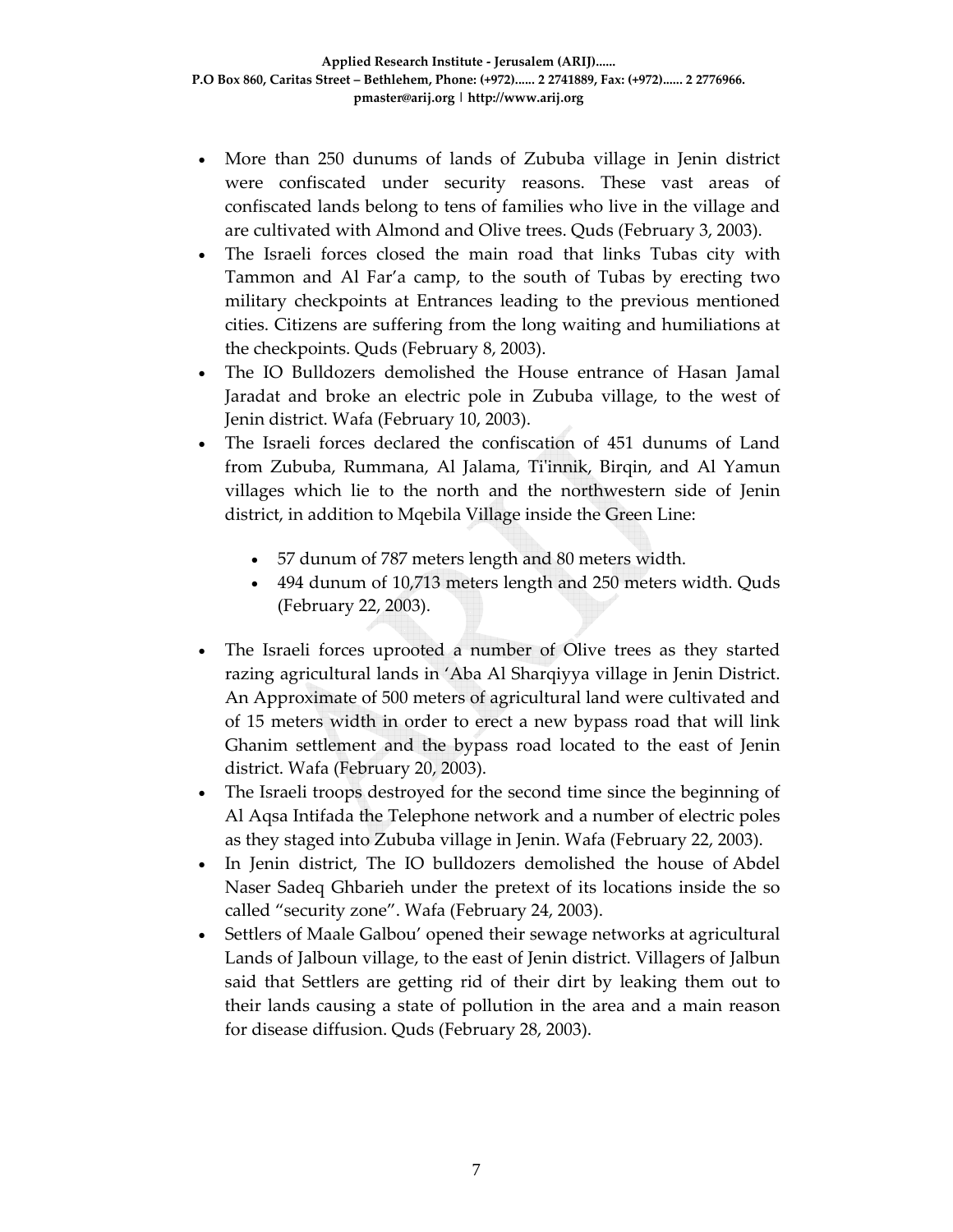## **Tulkarm:**

- The Israeli forces erected new military roadblock at the southern entrance Baqa Ash Sharqiya specifically at Rummana cross road in Tulkarem district and another road block at Al Kafriat cross road to the south of Tulkarem causing a state of fear and anger to the citizens who were trying to reach their workplace. Wafa (February 2, 2003).
- A 1.5 Km length trench has been dug as the Israeli bulldozers razed lands in Deir Al Ghusun along side the Separation Wall borders. Wafa (February 22, 2003).

## **Hebron:**

- The IOF Bulldozers demolished 15 houses in the area of Um Al Baqar area in mount Jawhar, south of Hebron city before they moved on and demolished another 7 houses in the area of Qizoun Beit 'Einun area claiming the pretext of not having building permissions while the main reason behind this demolition campaign new war crime committed under the collective punishment policy by the Israeli Government against the Palestinian people. Among the owners, the following were reported Jawhar Al Rajabi, Odeh Al Rajabi, Faris Al Rjabi, Sha'ban Al Rajabi, Nader Sharif, Da'na Salim, Yasin Gheith, Yacoub Sultan, Sofian Sultan, Dieb Abu Hammad, Ashraf Al Ja'bari, Imad Al Karaki and Abdl Hadi Jaber. IPC (February 2, 2003).
- The Israeli forces bombed a workshop belongs to Abu Kharshiek family in Al Nasara area for security reasons. A number of the nearby houses were partially damaged as a result of this bombing process. Quds (February 2, 2003).
- A group of Israeli settlers obtruded 45 commercial shops in the old city of Hebron and stole some of their contents. Those commercial shops belong to Hebron Islamic Waqf, Ahl Al Sonnah society, Hebron Municipality and other properties, which belongs to the public. The IOF also destroyed three commercial shops in Al Qazzazin area and belong to Al Qudsi, Al Za'tari and 'Ajaj families. Wafa (February 7, 2003).
- The IOF demolished a house in Beit Ula city, to the north west of Hebron city. Quds (February 7, 2003).
- The Israeli Supreme court reconsidered the military order to demolish 9 houses in Hebron district at favor of the 730 m new bypass road that links Kiryat Arba' settlement and Ibrahimi Mosque in the old city of Hebron district. Quds (February 15, 2003).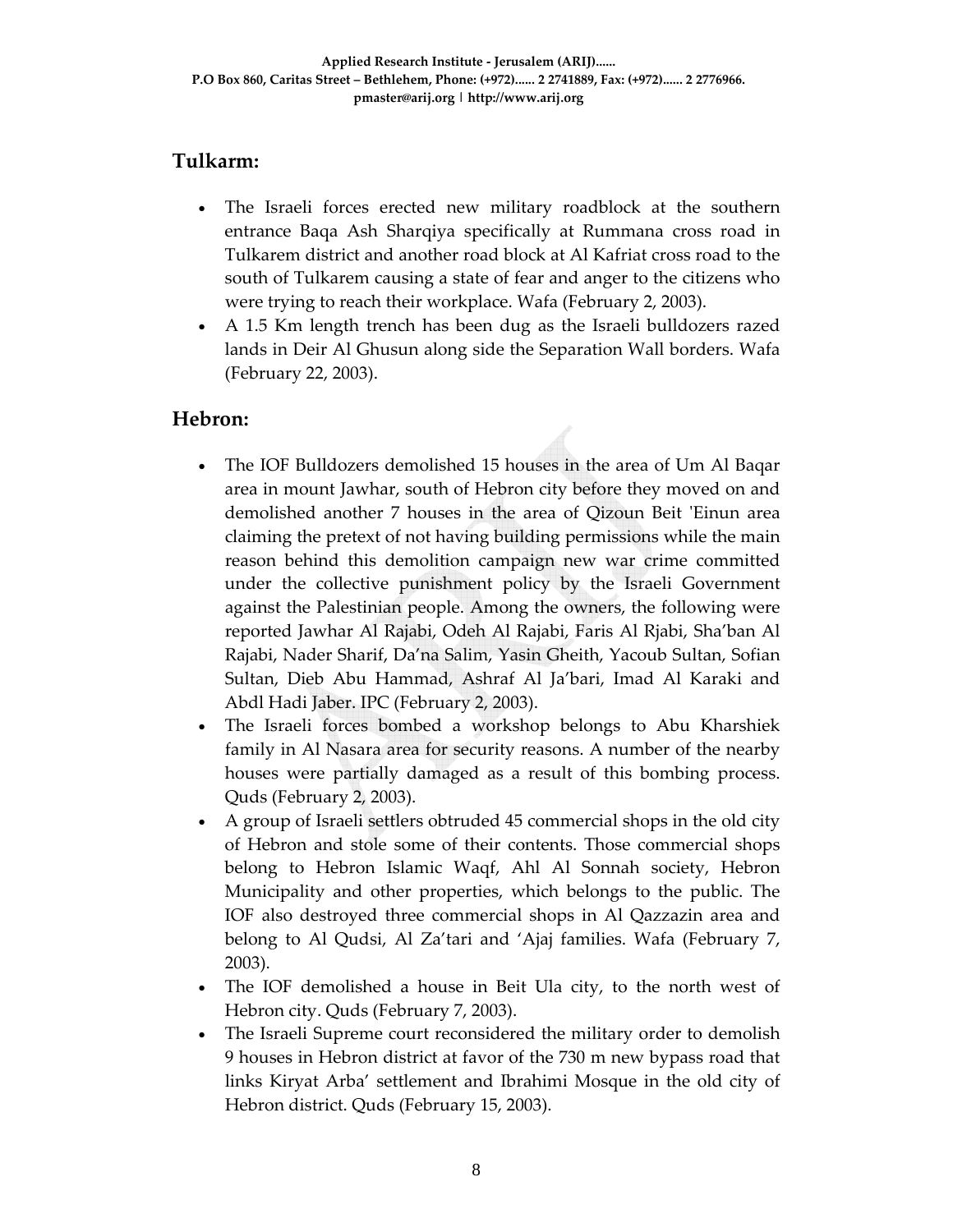- The Israeli forces declared the closure of 20 commercial shops in the old city of Hebron city and lie along side Al Qazzazin street leading to Al Ibrahimi Mosque. Quds (February18, 2003).
- In Edna city to the west of Hebron district, the Israeli forces took over the house of Ahmad Al Najjar and turned it into military base after forcing its residents to leave the house under the threat of weapons. They also demolished the house of Muhammad Dieb Al Batran living in the same area. Wafa (February 20, 2003).
- In Hebron, the Israeli occupation forces bombed using heavy machine guns, a civilian home located in Eisa area, to the south of Hebron after breaking into it under the pretext of looking for "wanted persons". The Israeli military force rushed into Ezaat Rashad Shobaky's house, forcing the occupants (20 including an infant). to vacate then they bombed it. IPC (February 20, 2003).
- Tens of commercial stores and a number of electric poles were destroyed as the Israeli Troops staged into the city. Losses were estimated by 50 thousands NIS (New Israeli Shekel). Quds (February 20, 2003).
- More than 50 dunums were razed confiscated as the Israeli Bulldozers erected a new bypass road located to the northwestern area of Beit Hajai settlement. They also razed 20 dunums of agricultural land, which lies between Kharsena settlement and Barookh military base and erected another bypass road in between. The land belongs to Maswade Family. Wafa (February 22, 2003).
- The Israeli Supreme Court appeared in print an order to stop the constructional works in Tal Arrumaida area in Hebron district. Quds (February 24, 2003).

## **Ramallah:**

- The IOF obtruded a four story commercial building (Al Alamin building). located in the middle of Ramallah district. The IOF bombed the doors of the building, broke the glass windows and destroyed Al Manara medical center as they attacked the building under the pretext of looking for wanted people live in the building. Wafa (February 4, 2003).
- The IO bulldozers started building the first phase of the Segregation Wall that isolates Jerusalem district from Ramallah and Al Bireh districts, specifically in Al Kassarat area, along side Qalandiya military checkpoint. The Wall is Half kilometer length and it is supposed to cut Jaba' village from the east to reach villages of Qalandiya , Samir Amis,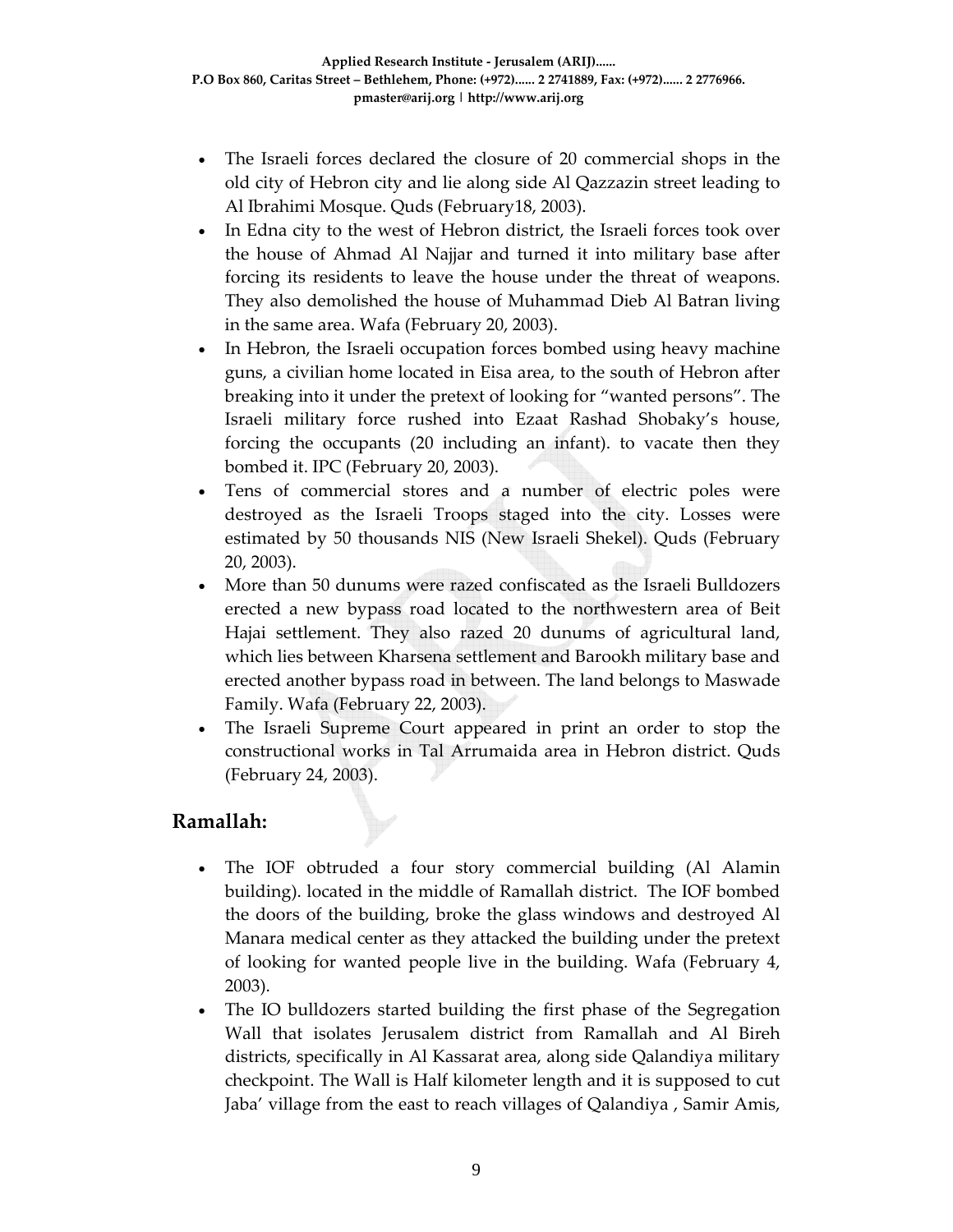Kafr 'Aqab, Rafat and Al Msewen Neighborhood in Al‐Bireh district. Wafa (February 6, 2003).

- The IOF bombed the 170 m² house of Nazmi 'Owis in Al Lubban Al Sharqiyia without pre notification. The demolition process caused damage to a number of houses close to it and took over two houses in the city, which belong to Haitham Khalil Yosef and another to Daraghmeh family. These latest incidents came after the Israeli forces constructed a huge military base on 200 dunums of lands on top of Taroja Mountain (Al Shiekh)., which separates the city form Salfit district. Wafa (February 21, 2003).
- The Israeli soldiers razed the house of Martyr Ali Khader Ali Jaber Al Yasini from Al Sharayet in Al Bireh District and forced its inhabitants to leave the house under the threat of weapon. Quds (February 24, 2003).

#### **Jerusalem:**

- The Israeli interior minister declared the renewal of the Orient House closure and all its branches and the other Palestinian organizations in Jerusalem city for six months more and for the fourth time since August 9, 2001.This order came under the recommendation of the Israeli security directorates and for security reasons. Quds (February 6, 2003).
- The IOF demolished a two story house of 400 m<sup>2</sup> area which belong to 'Eid Ibrahim Mashahre from Al Sawahira Al Sharqiya, to the east of Jerusalem. 9 persons inhabit the house. Quds (February 16, 2003).
- The Israeli forces demolished a two-storey and under construction house in Beit Safafa under the pretext of not having building permits and of properties of Jerusalem municipality. Quds (February 22, 2003).
- 40 families are preparing to move into the new Jewish neighborhood in Ras Al ʹAmud in Jerusalem. Quds (February 22, 2003).
- A group of Israeli Bulldozers staged into Abu Talloul, Beir Al Hamam and Beir Al Mashash areas in Negev and demolished 10 commercial stores for families living in those areas. Quds (February 27, 2003).
- A group of Israeli soldiers obtruded the Arab Bank in Al 'Eizariya city, east of Jerusalem, dismissed the people and employees in the building and forced some of the employees to disclose the balance of two bank accounts which belong to two societies established in Jerusalem city. Quds (February 28, 2003).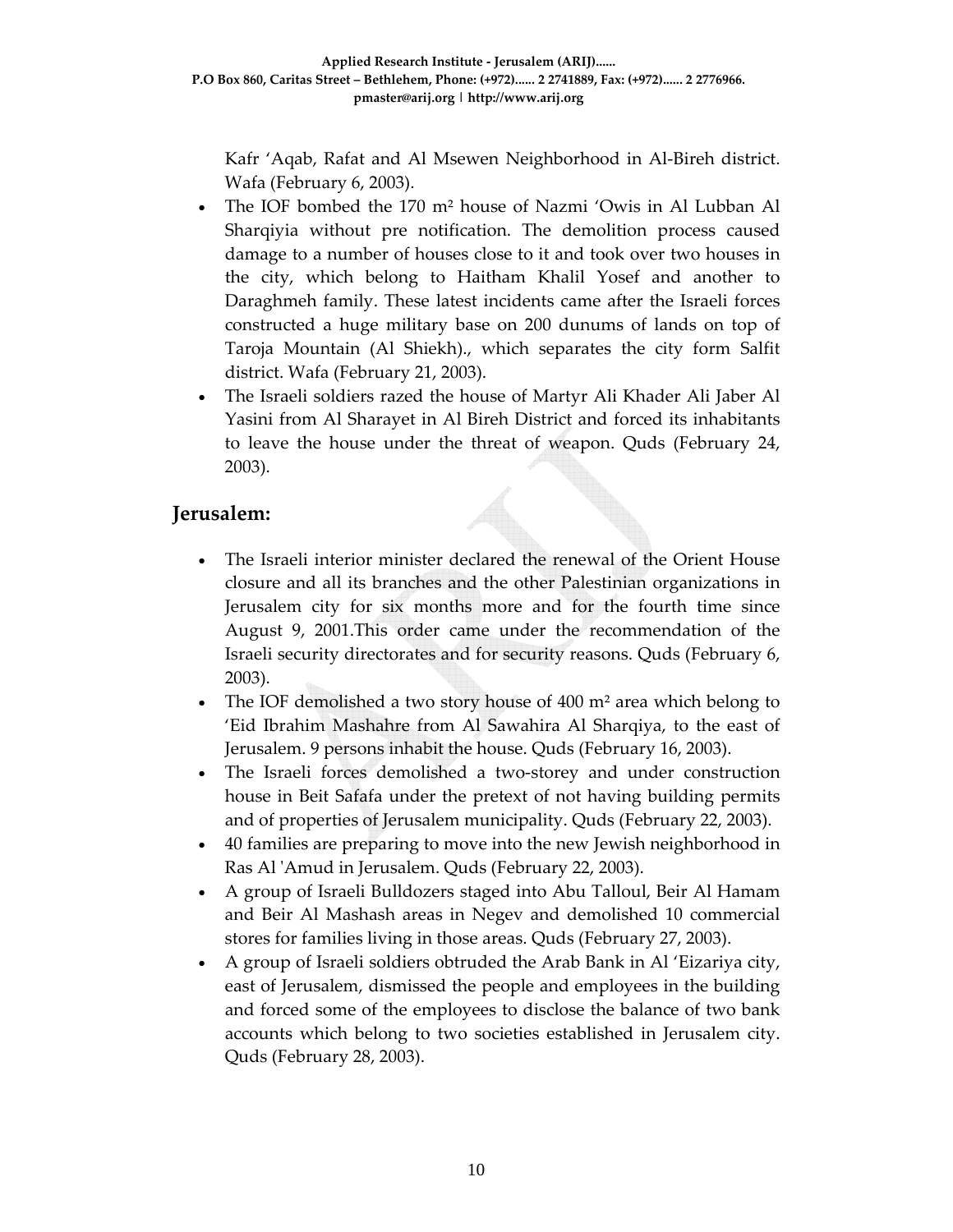## **Bethlehem:**

- The IOF bombed early this morning the house of Ramadan 'Eid in Bethlehem city. Araby net (February 9, 2003).
- Israeli Sources said that the Israeli defense ministry is currently working on erecting 4 bypass roads in the West Bank of 200 million NIS cost. 50 million NIS were spent for paving those bypass roads during the year 2002, and
- awaiting for the 150 NIS left to go on with its process specially in:
	- Za'tara village where bypass road is expected to pass through Tuqu' and Nekodim Settlements in the east to reach Harhoma (Abu Ghniem). settlement from the West.
	- A 15 Km length bypass road and is at favor of the Jewish settlers living in Ma'ale 'amos and Tuquʹ settlements.
	- An 8 Km lengths bypass road lengths, which will link Mevo Dotan with Harmiesh settlement. Quds (February 17, 2003).
	- A 4 Km lengths bypass road that circulates Nele and Ma'ale Ariee settlements. Quds (February 17, 2003).
- An Israeli military order to confiscate 3000 dunums of land in the northern entrance of Bethlehem District (Belal Bin Rabah). as part of its colonial expansion plan in the area to further segregate the area and cause 500 people (40 families). to become homeless. Almost 40 people are expected to lose their lone source of income and further lose their private properties as a result of building the 8 meters high and 3 kilometers length Separation Wall that will be erected on Lands of Mar Elias and reaching Rachel's Tomb area. Quds (February 17, 2003).
- Three new bypass roads of 10 Km length were erected in Nahalin village to the west of Bethlehem district, specifically in 'Ein Faris broadening its plan to link Danial, Gevot and Betar Ellit settlements established on lands of Al Khader and Nahalin villages together. Wafa (February 24, 2003).
- The Israeli Bulldozers razed almost 100 dunums of agriculture lands from Al Khader village, specifically in Dahir and Al 'Oroud villages and belong to Palestinian farmers from Mosa family. Wafa (February 24, 2003).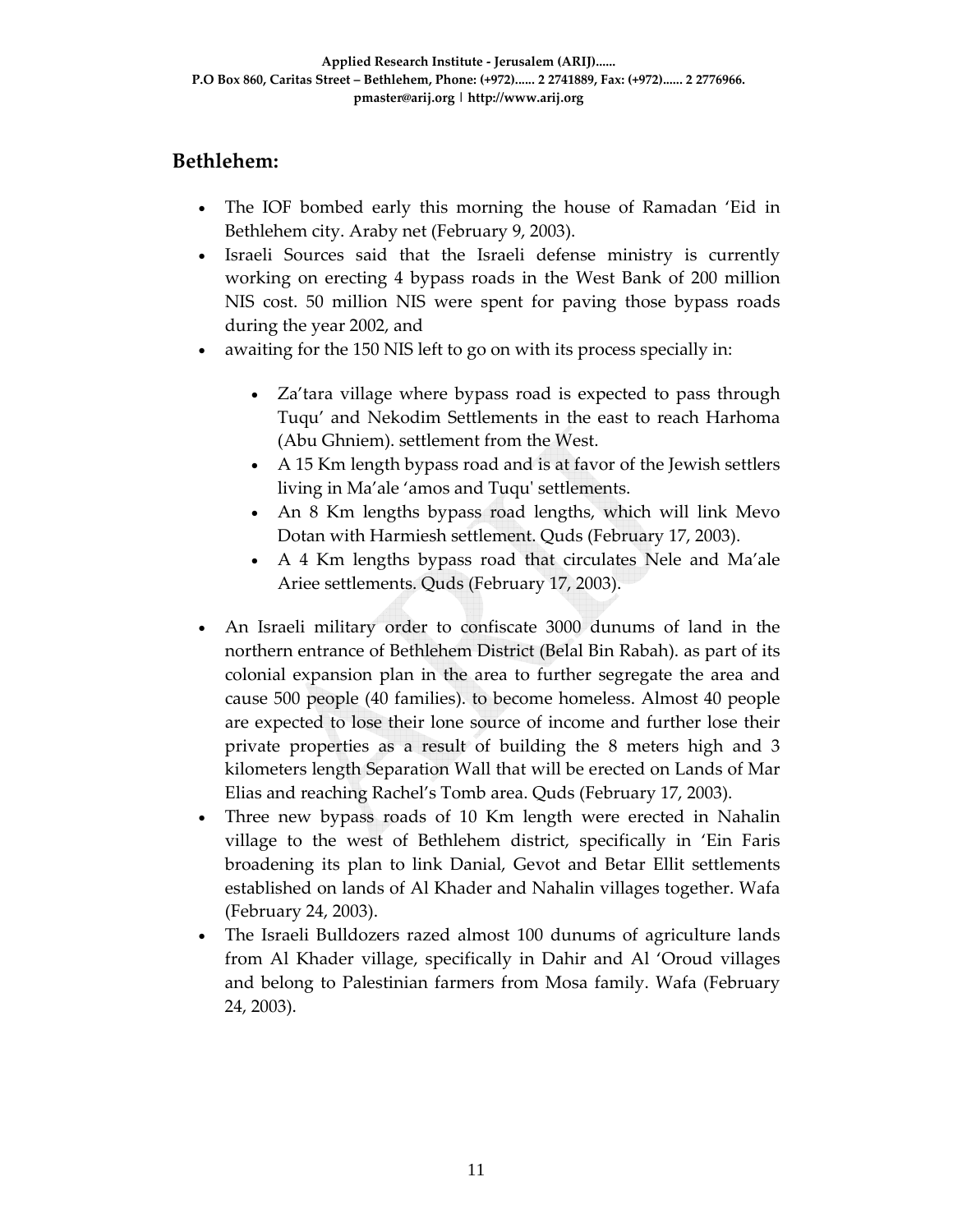# **Jericho:**

- Israeli Prime Minister Ariel Sharon agreed on New plans to further strengthen the Jewish agricultural colonial existence in areas located to the east of Jericho district Specifically those areas near Nehma and Ferd Jericho settlements. As part of its plan, the Israeli Government endorsed the use of 30000 dunums of land for agricultural purposes.
	- North Jericho: 20000 dunums of land from Neme settlement to reach the Jordan Valley.
	- South Jericho: 10000 dunums of land from Alanbi Bridge to Ferd Jericho settlement. Quds (February 17, 2003).

#### **Salfit:**

- The IO bulldozers bombed the house of Nayef Saed Hamdan in Jamma'in village, north of Salfit district after forcing its inhabitants to evacuate the house under the threat of weapons. Wafa (February 19, 2003).
- The IOF erected a new and permanent military checkpoint at Taroja Mountain (Area A: under the sovereignty of the Palestinian Authority). located between Amoria village and Salfit city, north of Salfit district. Wafa (February 19, 2003
- A number of settlers guarded by Israeli troops added new caravans and electric poles near Mekholla settlement as part of the plan to expand Salit settlement established last year on Palestinian lands in Al Maleh Valley area in the northern Valleys. This expansion threatens tens of trees cultivated in the area Wafa (February 23, 2003).
- The IOF took over the house of Muhammad Wael Hasan, to the south of Salfit district and turned into military base, after detaining its members in one room and cut all means of communication. Wafa (February 23, 2003).